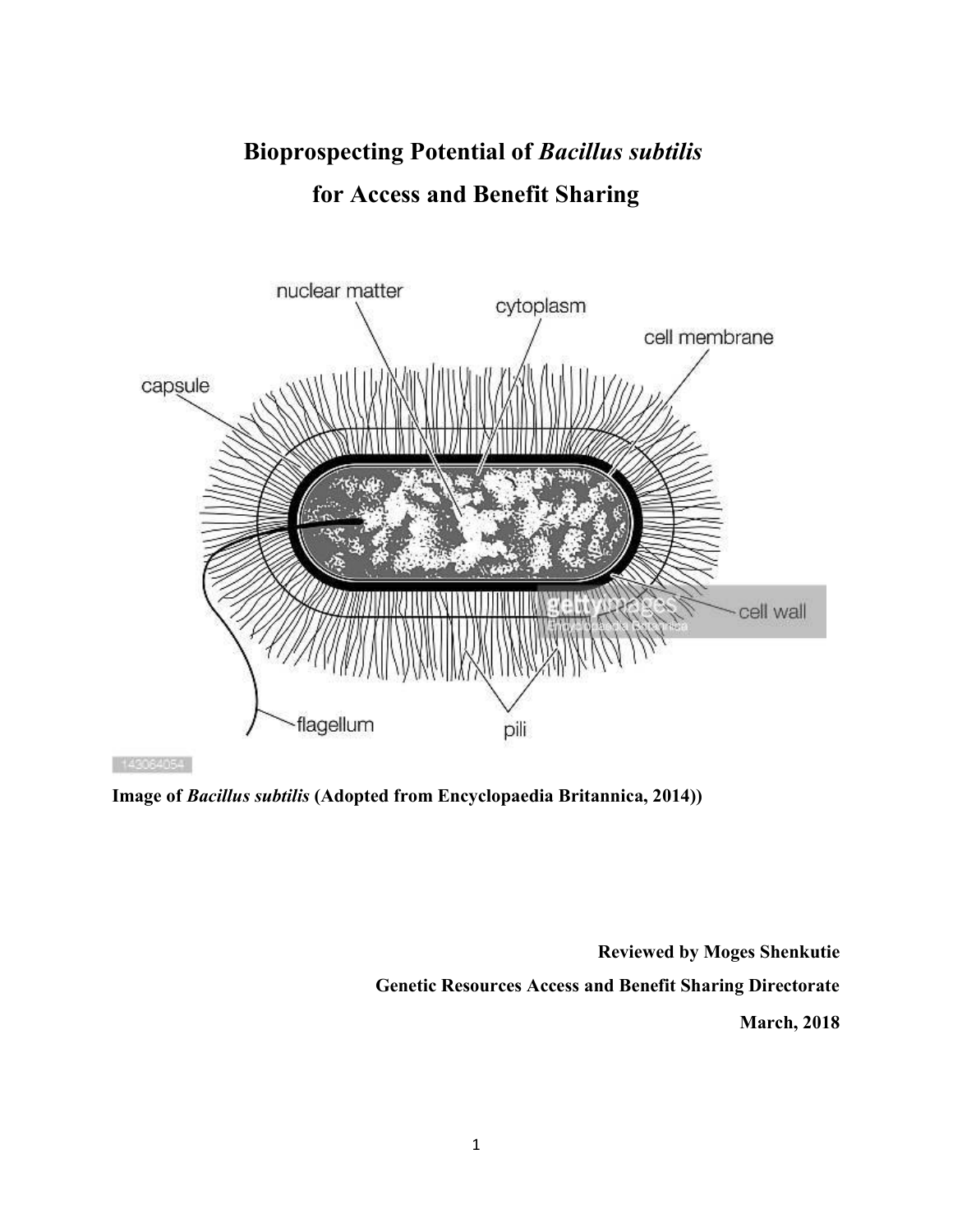#### 1. Introduction

Ethiopia, a country endowed with rich biodiversity and traditional knowledge, promotes bioprospecting activities, which are important in the search for potentially valuable genetic resources and useful biochemical compounds in nature. However, like many other developing countries, the country lacks technical expertise and adequate monetary expenditures to explore the potential biological resources significantly. In order to explore and utilize the biological diversity strategically and wisely for commercial purposes, Ethiopia needs to collaborate with developed nations, local investors and any interested parties in the spheres of pharmaceuticals, cosmetics and other companies.

The Ethiopian Biodiversity Institute (EBI), acting as the National Competent Authority, has structured the Genetic Resources Access and Benefit Sharing Directorate, which plays a pivotal role in the implementation of the Nagoya Protocol on Access and Benefit Sharing of Genetic Resources and Associated Community Knowledge. Furthermore, through legal frameworks of the Proclamation No 482/2006 and Regulation 169/2009 (Access to Genetic Resources and Community Knowledge and Community Rights), Ethiopia has been exercising the implementation of the access and benefit sharing objectives of the Nagoya Protocol, that were emanated from Convention on Biological Diversity (CBD). The Proclamation and Regulation includes a range of issues for example: ownership, user rights, conditions for access, benefit sharing, and types of benefits, powers and responsibilities among others.

The objective of this review is to encourage any bioprospecting Company or interested individuals or groups to work on the genetic resources, Bacillus subtilis L. for industrial enzymatic activities in the production of many commercially useful products.

#### 2. General feature

Bacillus subtilis belongs to the Domain-Bacteria, Phylum-Firmicutes, Class-Bacilli, Order-Bacillales, Family-Bacillaceae, Genus-Bacillus, and Species - B. subtilis. It was originally named Vibrio subtilis by Ehrenberg (1835) and renamed as Bacillus subtilis by Cohn (1872).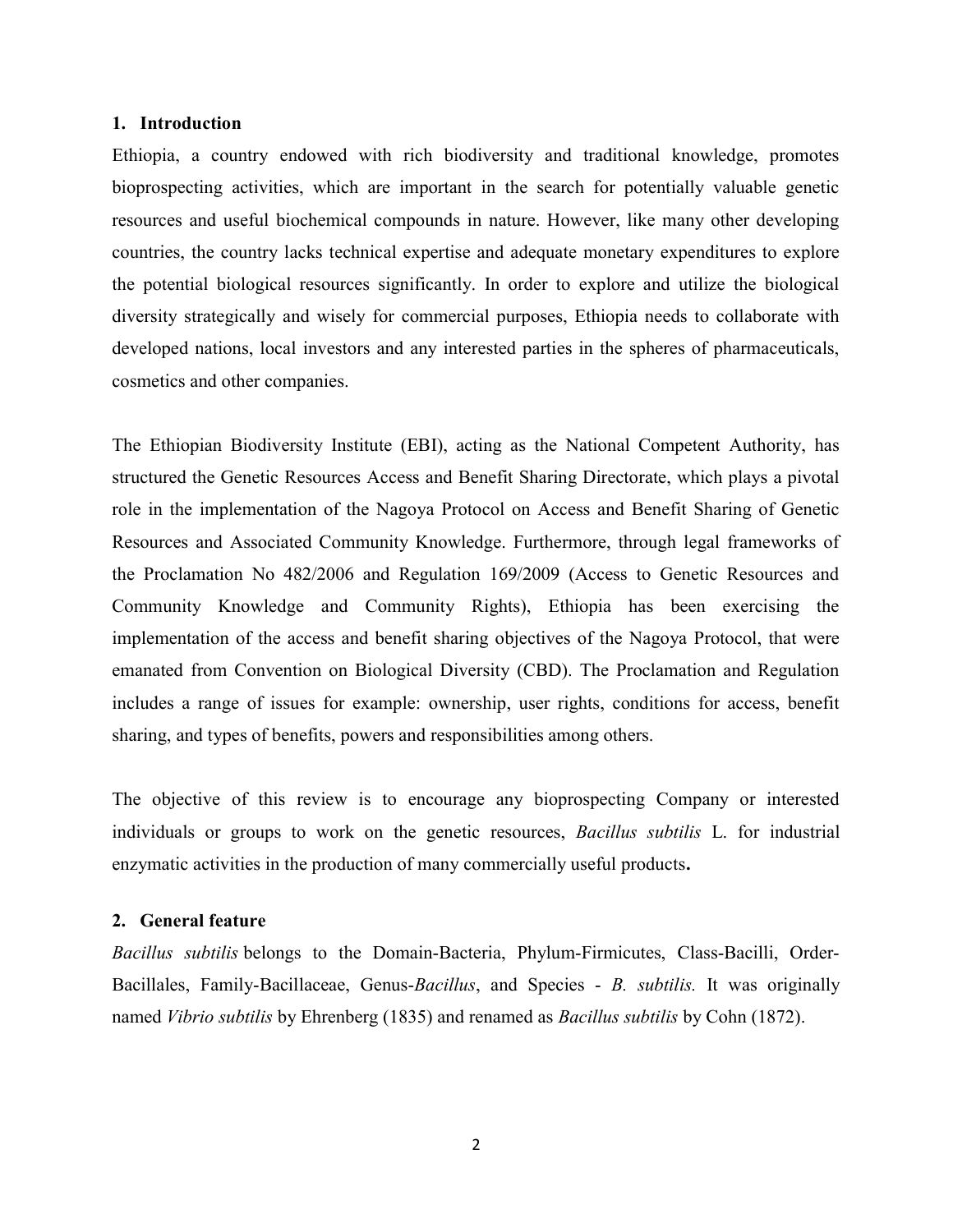Bacillus subtilis is a Gram-positive bacterium and catalase positive. B. subtilis cells are typically rod-shaped, and are about 4-10 micrometers ( $\mu$ m) long and 0.25–1.0  $\mu$ m in diameter, with a cell volume of about 4.6 fL at stationary phase. Yu et al. (2014) stated that it can form an endospore like other members of the genus *Bacillus*, to survive extreme environmental conditions of temperature and desiccation. Madigan and Martinko (2005) stated B. subtilis as a facultative anaerobe. Nakano and Zuber (1998) considered it as an obligate aerobe until 1998. B. subtilis is heavily flagellated, which gives it the ability to move quickly in liquids. Bacillus subtilis has proven highly amenable to genetic manipulation, and has become widely adopted as a model organism for laboratory studies, especially of sporulation, which is a simplified example of cellular differentiation. In terms of popularity as a laboratory model organism, B. subtilis is often considered as the Gram-positive equivalent of Escherichia coli, an extensively studied Gram-negative bacterium.

#### 3. Habitat

This species is commonly found in the upper layers of the soil. There is also an evidence that B. subtilis is a normal gut commensal in humans. Hong *et al.* (2009) compared the density of spores found in soil (about  $10^6$  spores per gram) to that found in human feces (about  $10^4$  spores per gram). The number of spores found in the human gut was too high to be attributed solely to consumption through food contamination (Hong et al., 2009). B. subtilis has been linked to grow in higher elevations (Sudhagar et al., 2017).

### 4. Significance in producing extracellular enzymes

The microorganisms of Bacillus genus are known to be one of the most important sources of enzymes and other biomolecules of industrial interest, being responsible for the supply of about 50% of the market for enzymes (Schallmey et al., 2004). The world market for enzymes is estimated at 1.6 billion dollars, 29% for the food industry, 15% for animal feed and 56% in other applications (Outtrup et al., 2002).

Bacillus subtilis produces a variety of extracellular enzymes including proteases, amylases and lipolytic enzymes of great importance in industrial processes such as pharmaceutical, leather, laundry, food and waste processing industries (Schallmey et al., 2004).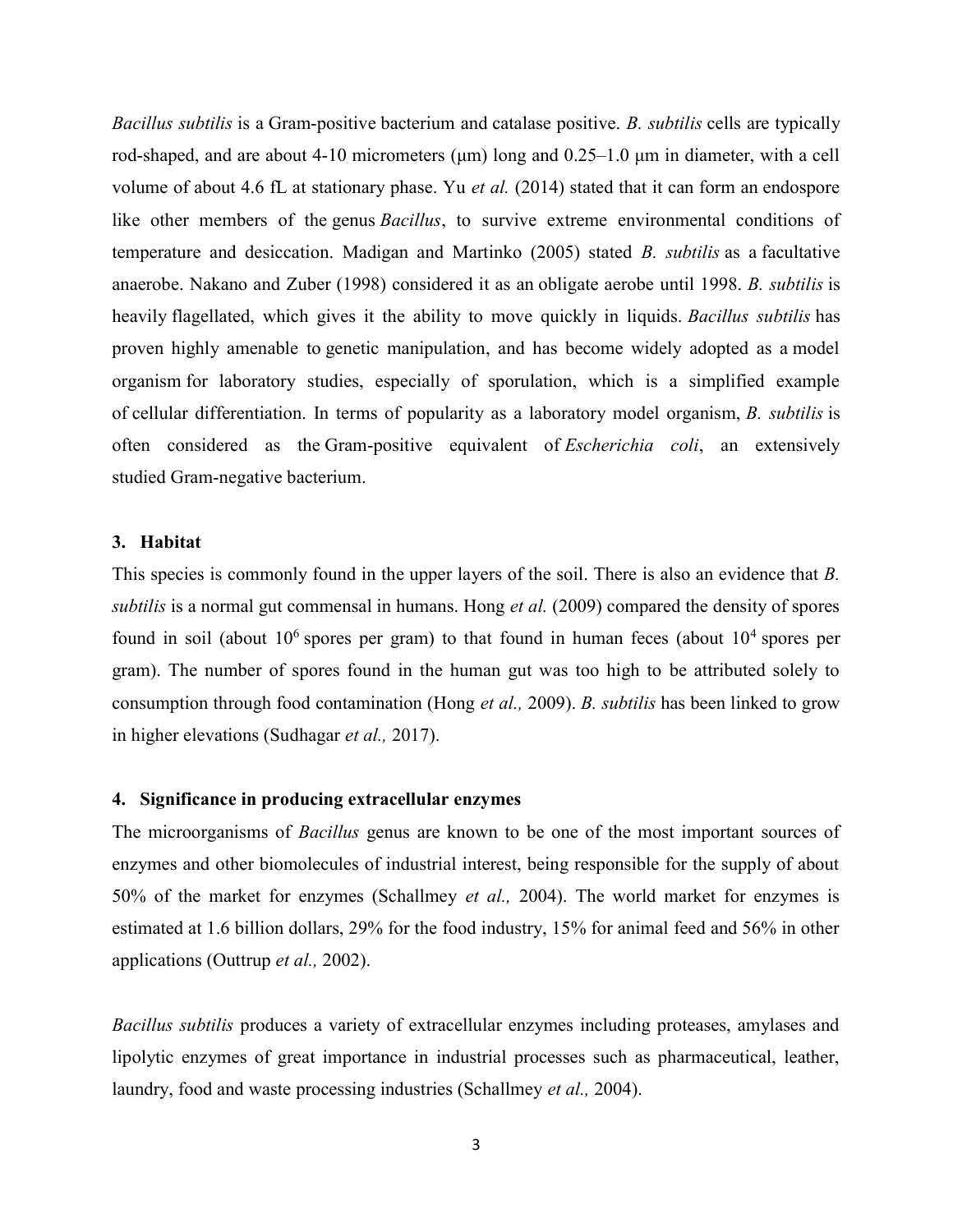The hydrolase enzymes are among the largest categories of industrial application, of which, the alpha-amylase and beta-galactosidase have received special attention (Konsoula and Linkopoulou-Kyriakides, 2006). These enzymes catalyze the hydrolysis of starch and are produced by a wide variety of microorganisms, however, for commercial applications they are basically derived from the genus *Bacillus* (Schallmey *et al.*, 2004). The major amylase produced by Bacillus is heat resistant, which is commercially interesting because many processes require high temperatures, so the thermo-sensibility ceases to be a limiting factor (Konsoula and Linkopoulou-Kyriakides, 2006).

The protease represents about 30% of the total sold worldwide enzymes. The thermostable proteases produced by Bacillus spp are among the most industrially important. Lipases which catalyze the hydrolysis of triacylglycerols are widely used in organic chemistry due to its high selectivity and specificity and, thus receive much attention because of its potential use in industrial processes (Lesuisse et al., 1993). Bacillus subtilis secretes different types of lipases, which may vary according to different growth conditions, environmental factors such as pH and amino acid supply (Eggert et al., 2003).

#### 4.1. Role of extracellular enzymes in Pharmaceutical Industries

The amylases can be derived from several sources, such as plants, animals and microorganisms. The first enzyme produced industrially was an amylase from a fungal source in 1994, which was used for the treatment of digestive disorders (Crueger and Crueger, 1989). The enzymes from microbial sources especially of B. *subtilis* generally meet industrial due to their short growth period (Odee et al., 1997; Ready et al., 1999). Nowadays, Bacillus subtilis is considered to be the most important sources of industrial amylases (Pandey et al., 2000; Gupta et al., 2003 cited in Unakal et al., 2012).

Amylolytic enzymes / amylases produced from Bacillus subtilis degrade starch. They are the most important enzymes and of great significance in present day biotechnology. Rao et al. (1998) reported their significance in the enzyme market earlier. With the advent of new frontiers in biotechnology, the spectrum of amylase applications has expanded into many other fields such as clinical, medicinal and analytical chemistry (Pandey et al., 2000) and other applications.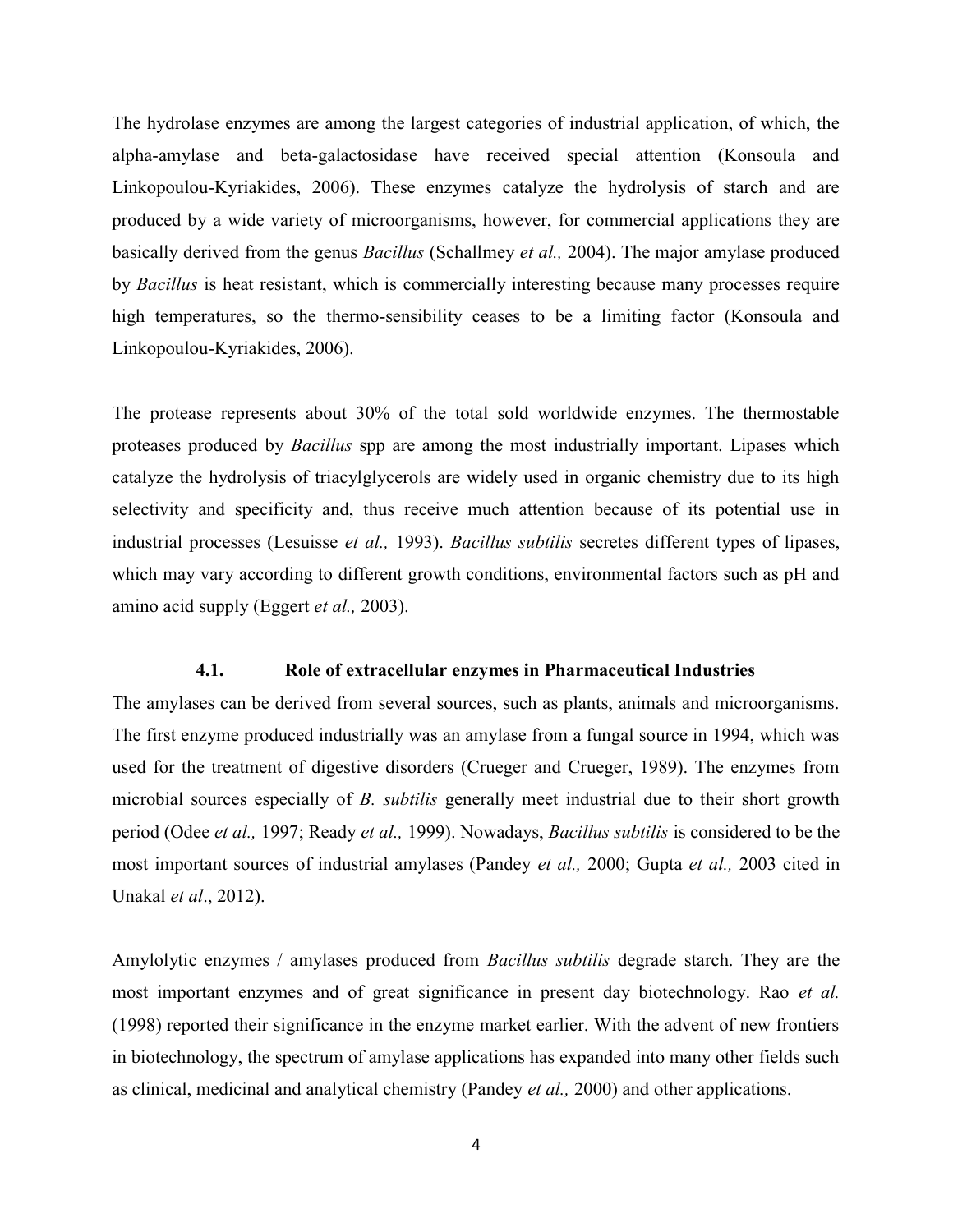# 4.2. Role of extracellular enzymes in Leather Industries

Some of the important alkaline proteases having pH optima in the range of 8.0-11.0 are solanain, hurain and proteolytic enzymes of Bacillus (Hameed et al., 1996; Lee et al., 2002; Tang et al., 2004).

Alkaline proteases produced by Bacillus subtilis have extensive applications in leather industry. Alkaline proteases play a vital role in a tannery where a rawhide is subjected to a series of chemical treatments prior to tanning and finally converted to finished leather. They replace the hazardous chemicals which are especially involved in soaking, dehairing and bating (Puvankrishnan and Dhar, 1986).

Alkaline proteases produced by an Ethyl Methyl Acetate (EMS) mutant strain of B. *subtilis* play a vital role in leather processing starting from soaking of hides to finished products (Mukhtar and Haq, 2007). In advanced tanneries, soaking is usually performed with combination of proteolytic enzymes that are optimally active in the alkaline or neutral pH (Ward, 1985; Christner, 1995; Godfrey, 1996).

# 4.3. Role of extracellular enzymes in Laundry

Detergent enzymes, particularly proteases are well-established constituents of modern washing and cleaning products, allowing the removal of protein‐containing soiling. Due to their stability at high pH and temperature and their tolerance towards elevated concentrations of denaturing agents such as detergents or oxidants, subtilases are mostly used in this field of application. Commercially relevant enzymes group into true and high‐alkaline subtilisins (Family A), Thermitases (Family B) and Proteinase K‐type enzymes (Family C). Family A comprises the widely used detergent proteases of *Bacillus licheniformis* / subtilisin Carlsberg (Smith *et al.*, 1968; Jacobs et al., 1985), Bacillus amyloliquefaciens / subtilisin BPN' (Wells et al., 1983) and Bacillus lentus / subtilisin BL (Goddette et al., 1992). Many efforts have been made to identify new proteases and optimize existing ones to meet the specific requirements for very diverse laundry and cleaning processes (Herbots, 2007).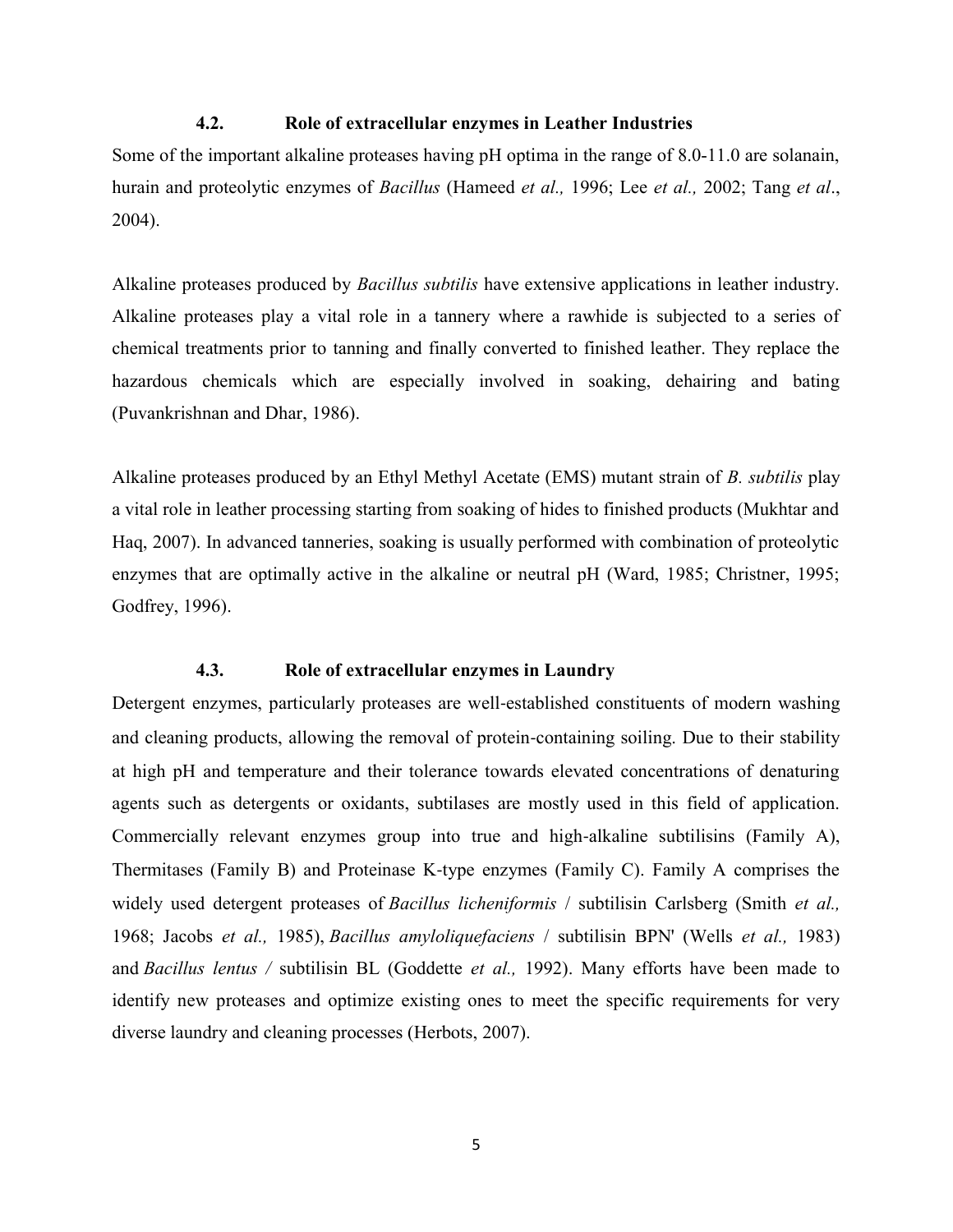# 4.4. Role of extracellular enzymes in Food Industry

The world market for enzymes, estimated at 1.6 billion dollars which contributed for 29% for the food industry and 15% for animal feed, has been increasing from year to year (Outtrup et al., 2002). Several enzymes important for food processing have been recently derived from recombinant strains of the Gram-positive bacteria B. subtilis and B. licheniformis. Bacillus subtilis has been used for several decades as a source of food processing and industrial enzymes, mainly -amylases and proteases. Of particular importance is B. subtilis strain 168, a well-known wild-type strain from which numerous strains widely used in research and industrial applications were developed. Strain 168 is the progenitor of many B. *subtilis* strains that have been used as sources of food-processing enzymes, primarily amylases (Nazina *et al.*, 2001).

# 4.5. Role of extracellular enzymes in Waste Processing Industry

Poultry and leather industry wastes, which are are rich in keratin wastes, are degraded by chemical and mechanical hydrolysis which is not eco-friendly. However, enzymatic degradation by using alkaline proteases is best method and eco-friendly. Bacillus species is the most widely reported bacterial source of keratinases for feather degradation, too(Kudrya and Simonenko, 1994).

# 5. Application of Bacillus subtilis to Biotechnology

Bacillus organisms, isolated by soil sprinkle technique, are responsible for producing antibiotics. The most antibiotic activity was seen in Bacillus subtilis MH-4. Bacillus subtilis form polymyxin, difficidin, subtilin, and mycobacillin. The antibiotic bacitracin was determined to be effective against Gram-positive bacteria only (Jamil et al., 2007). Polymyxin is effective against Gram-negative bacteria, whereas difficidin has a broader spectrum (Todar, 2008-2012).

In the modern world, demand for the eco-friendly products resulted in replacement of chemical methods with enzymatic methods. Alkaline protease is one of the important groups used in various industries like leather, detergents, textile, food and feed etc. Bacillus subtilis is mostly used for production of alkaline proteases having industrial importance and responsible for producing antibiotics.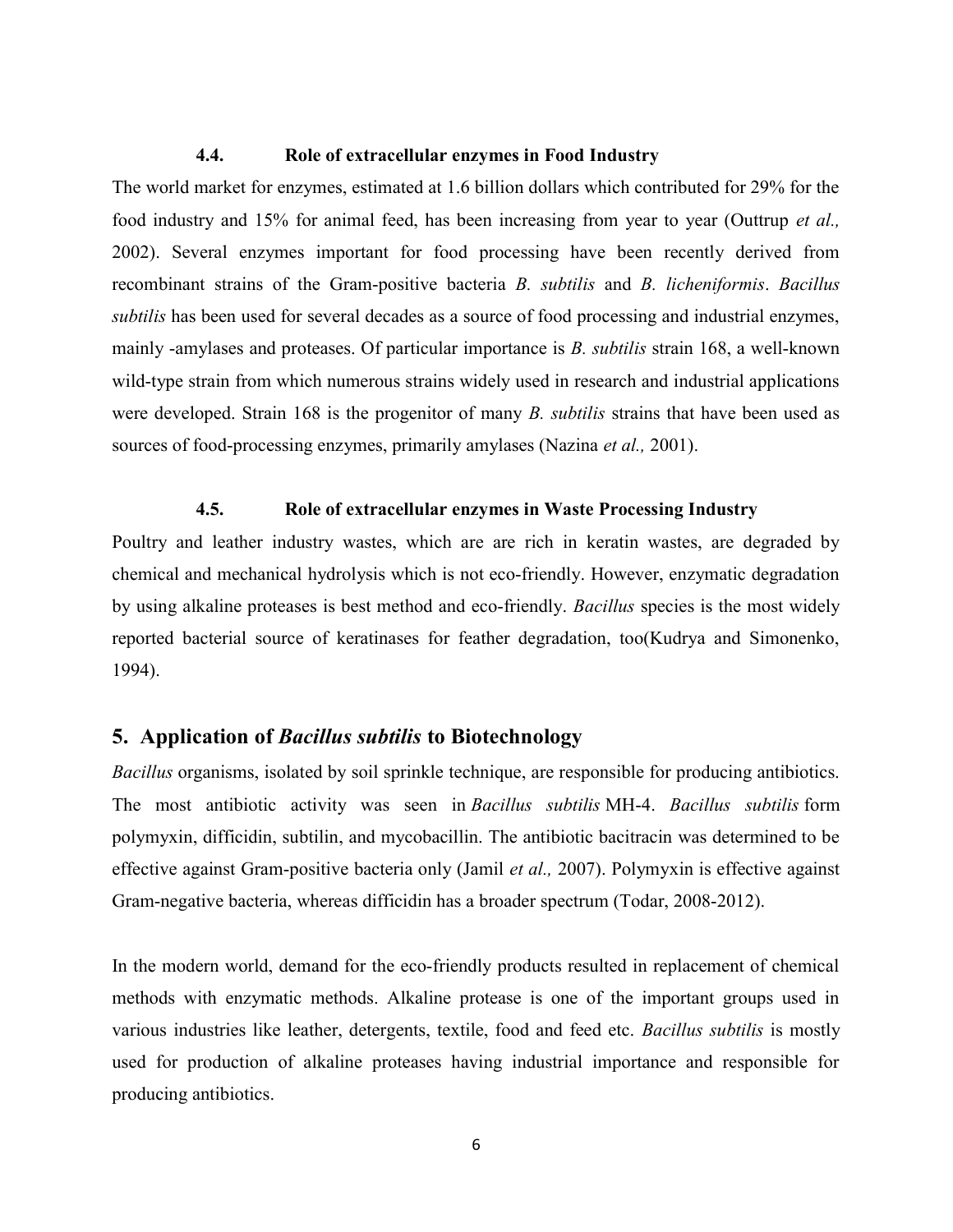#### References

Christner, J. (1995). Modern enzyme applications in the beamhouse. World Leather 10: 60-64.

- Cohn, F. (1872). Studies on Bacteria. Contribution to the Biology of plants 1(2):127–224.
- Crueger, W. and Crueger, A. (1989). Industrial Microbiology. Sinauer Associates, Sunderland, MA.
- Eggert, T., Brockmeir, U., Dröge, M.J., Quax, W.J. and Jaeger, K.E. (2003). Extracellular lipases from Bacillus subtilis: Regulation of gene expression and enzyme activity by amino acid supply and external pH. FEMS Microbiol. Lett. 225: 319-324.
- Ehrenberg, C.G. (1835). Physical treatises of Koenig Lichen Academy of Sciences in Berlin in the years 1833- 1835. 143-336p.
- Encyclopaedia Britannica (2014). Bacillus. Retrieved from: https://www.britannica.com/ science/bacillus-bacteria#ref282299.
- Goddette, D.W., Paech C., Yang, S.S., Mielenz, J.R., Bystroff, C., Wilke, M.E. and Fletterick, R.J. (1992). The crystal structure of the *Bacillus lentus* alkaline protease, subtilisin BL, at 1.4 A resolution. J. Mol. Biol. 228:580–595.
- Godfrey, T. (1996). Leather. In: Industrial Enzymology, 2<sup>nd</sup> ed. pp. 285-291 (Godfrey, T. and West, S., eds.). Stocton Press, New York.
- Hameed, A., Natt, M.A. and Evans, C.S. (1996). Production of alkaline proteases by a new Bacillus subtilis isolate for use as a bating enzyme in leather treatment. World J. Microbiol. Biotechnol.12: 289-291.
- Herbots, I. (2007). Enzymes in household detergents. In: Enzymes in household detergents, pp. 154–178 (Ähle, W., ed.). Wiley‐VCH.
- Hong, H.A., Khaneja, R., Tam, N.M., Cazzato, A., Tan, S., Urdaci, M., Brisson, A., Gasbarrini, A., Barnes, I. and Cutting, S.M. (2009). Bacillus subtilis isolated from the human gastrointestinal tract. Research in Microbiology 160 (2): 134–143.
- Jacobs, M., Eliasson, M., Uhlen, M. and Flock, J.I. (1985). Cloning, sequencing and expression of subtilisin Carlsberg from Bacillus licheniformis. Nucleic Acids Res. 13:8913–8926.
- Jamil, B., Hassan, F., Hameed, A. and Ahmed, S. (2007). Isolation of Bacillus subtilis MH-4 from soil and its potential of polypeptidic antibiotic production. Pak. J. Pharm. Sci.  $20(1):26-31.$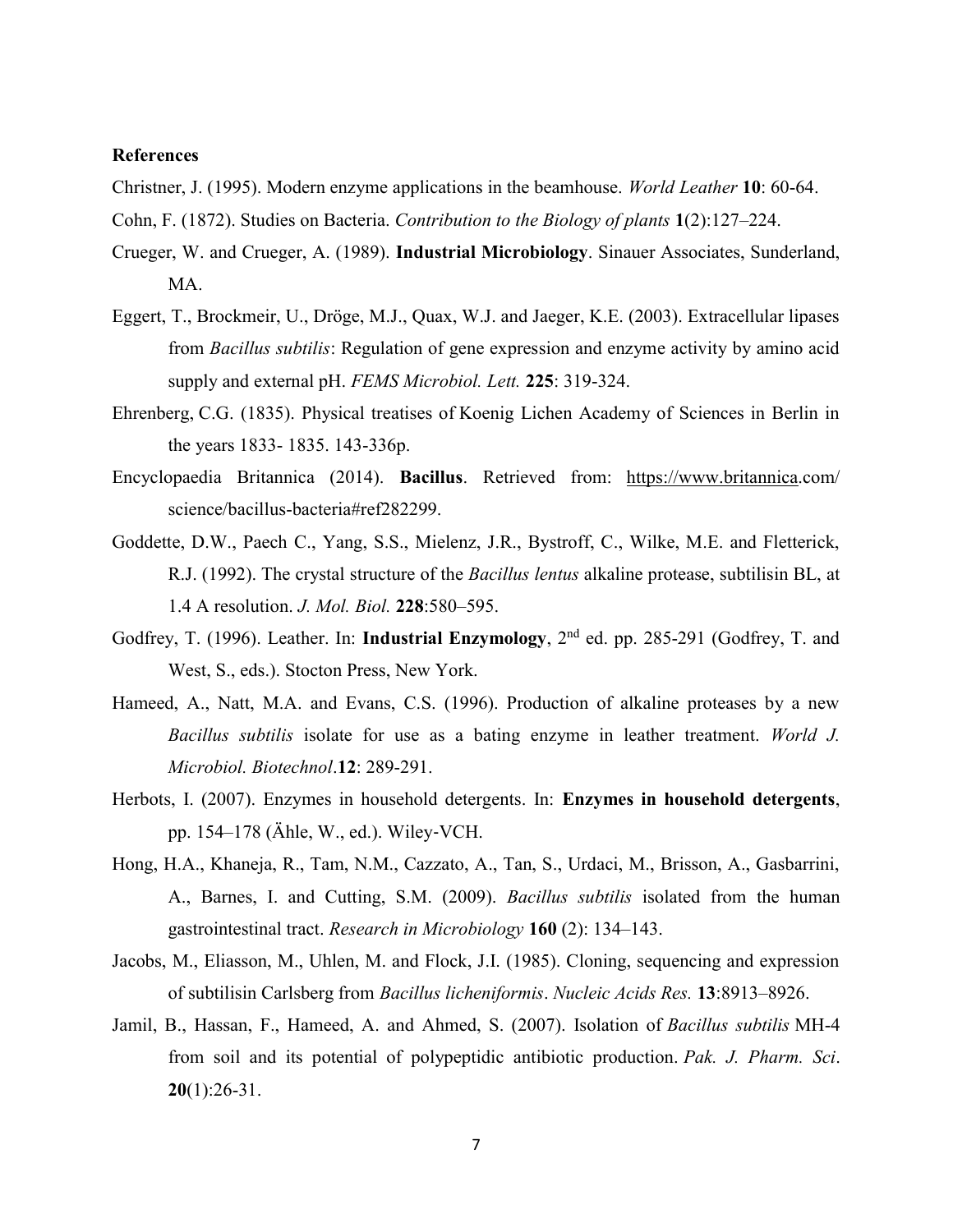- Konsoula, Z. and Liakopoulou-Kyriakides, M. (2006). Starch hydrolysis by the action of an entrapped in alginate capsules a-amylase from *Bacillus subtilis. Process Biochem.* 41: 343–349.
- Kudrya, V.A. and Simonenko, I.A. (1994). Alkaline serine proteinase and lectin isolation from the culture fluid of Bacillus subtilis. Applied Microbiology and Biotechnology 41(5): 505-509.
- Lee, H., Suh, D.B., Hwang, J.H. and Suh, H.J. (2002). Characterization of a keratinolytic metalloprotease from Bacillus sp. SCB-3. Appl. Biochem. Biotechnol. 97: 123-133.
- Lesuisse, E., Schanck, K. and Colson, C. (1993). Purification and preliminary characterization of the extracellular lipase of *Bacillus subtilis* 168, an extremely basic pH-tolerant enzyme. Eur. J. Biochem. 216:155-160.
- Madigan, M. and Martinko, J. (eds.) (2005). Brock Biology of Microorganisms. 11<sup>th</sup>ed. Prentice Hall. ISBNO-13-144329-1.
- Mukhtar, H. and Haq, I. (2007). Optimization of volume of fermentation medium for the production of alkaline protease by an EMS mutant strain of *Bacillus subtilis* IH-72. Pak. J. Bot. 39(7): 2705-2715.
- Nakano, M.M. and Zuber, P. (1998). Anaerobic growth of a "strict aerobe" (Bacillus subtilis). Annual Review of Microbiology  $52$  (1): 165–190.
- Nazina, T.N., Tourova, T.P., Poltaraus, A.B., Novikova, E.V., Grigoryan, A.A., Ivanova, A.E., Lysenko, A.M., Petrunyaka, V.V., Osipov, G.A., Belyaev, S.S., Ivanov, M.V. (2001). Taxonomic study of aerobic thermophilic bacilli: descriptions of Geobacillus subterraneus gen. nov., sp. nov. and Geobacillus uzenensis sp. nov. from petroleum reservoirs and transfer of Bacillus stearothermophilus, Bacillus thermocatenulatus, Bacillus thermoleovorans, Bacillus kaustophilus, Bacillus thermoglucosidasius and Bacillus thermodenitrificans to Geobacillus as the new combinations G. stearothermophilus, G. thermocatenulatus, G. thermoleovorans, G. kaustophilus, G. thermoglucosidasius and G. thermodenitrificans. International Journal of Systematic and Evolutionary Microbiology 51: 433–446.
- Odee, D.W., Sutherland, J.M., Makatiani, E.T., Mc Inory, S.G., Sprent, J.I. (1997). Phenotypic characteristics and composition of rhizobia associated with woody legumes growing in diverse Kenyan conditions. Plant Soil 188: 65-75.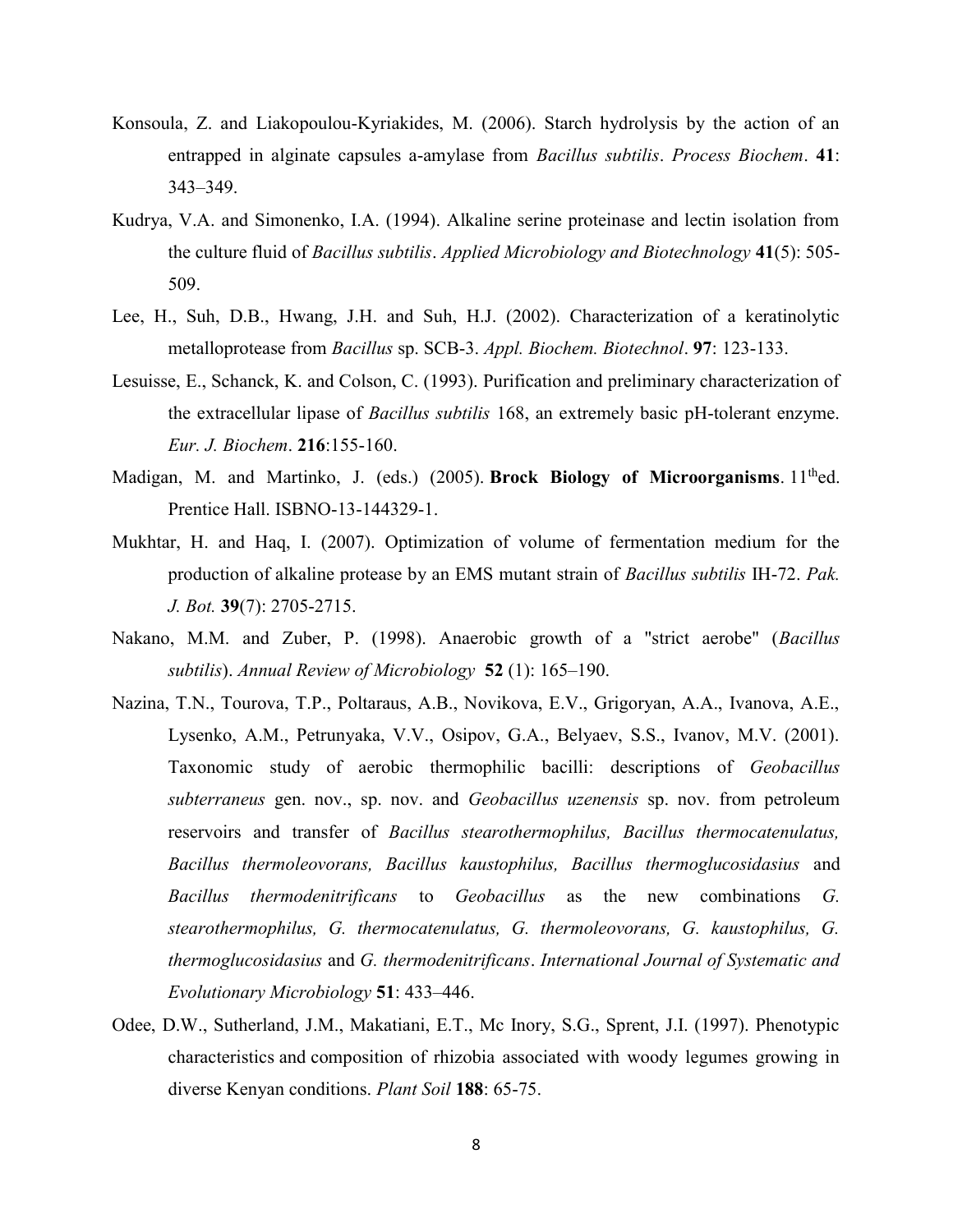- Outtrup, H. and Jorgensen, S.T. (2002). The importance of Bacillus species in the production of industrial enzymes. In: Applications and systems of *Bacillus* and relatives, pp.  $206 -$ 218 (Berkeley, R., Heyndrickx, M., Logan, N. and De Vos, D., eds.). Wiley-Blackwell Science Inc, Malden, MA, United States.
- Pandey, A., Nigam, P., Soccol, C.R., Soccol, V.T., Singh, D. and Mohan, R. (2000). Advances in microbial amylases: Biotechnology and Applied Biochemistry. Biotechnol. Appl. Biochem. 31:135-152.
- Puvankrishnan, R. and Dhar, S.C. (1986). Recent advances in the enzymatic depilation of hides and skins. Leather Sci. 33(7): 177-191.
- Rao, M.B., Tanksale, A.M., Gathe, M.S. and Deshpande, V.V. (1998). Molecular and biotechnological aspects of microbial proteases. Microbiol. Mol.Biol. Rev. 62(3):597-635.
- Schallmey, M., Singh, A. and Ward, O.P. (2004). Development in the use of *Bacillus* species for industrial production. Can. J. Microbiol. 50: 1-17.
- Smith, E.L., DeLange, R.J., Evans, W.H., Landon, M. and Markland, F.S. (1968). Subtilisin Carlsberg. V. The complete sequence; comparison with subtilisin BPN'; evolutionary relationships. J. Biol. Chem. 243:2184–2191.
- Sudhagar, S., Rami Reddy, P.V. and Nagalakshmi, G. (2017). Influence of elevation in structuring the gut bacteria communities of Apis cerana Fab. Journal of Entomology and Zoology 5(3): 434-440.
- Tang, X.M., Shen, W., Lakay, F.M., Shao, W.L., Wang, Z.X., Prior, B.A. and Zhuge, J. (2004). Cloning and over-expression of an alkaline protease from Bacillus licheniformis. Biotechnol. Lett. 26(12): 975-979.
- Todar, K. (2008-2012). The genus Bacillus. "Todar's Online Textbook of Bacteriology. Retrieved from: http://textbookofbacteriology.net/Bacillus.html.
- Unakal, C., Kallur, R.I. and Kaliwal, B.B. (2012). Production of α-amylase using banana waste by Bacillus subtilis under solid state fermentation. European Journal of Experimental Biology 2 (4):1044-1052.
- Ward, O.P. (1985). Proteolytic enzymes. In: Comprehensive Biotechnology, Vol. 3. pp. 789- 818 (Moo-Young, M., ed.). Pergmon Press, Oxford, New York.